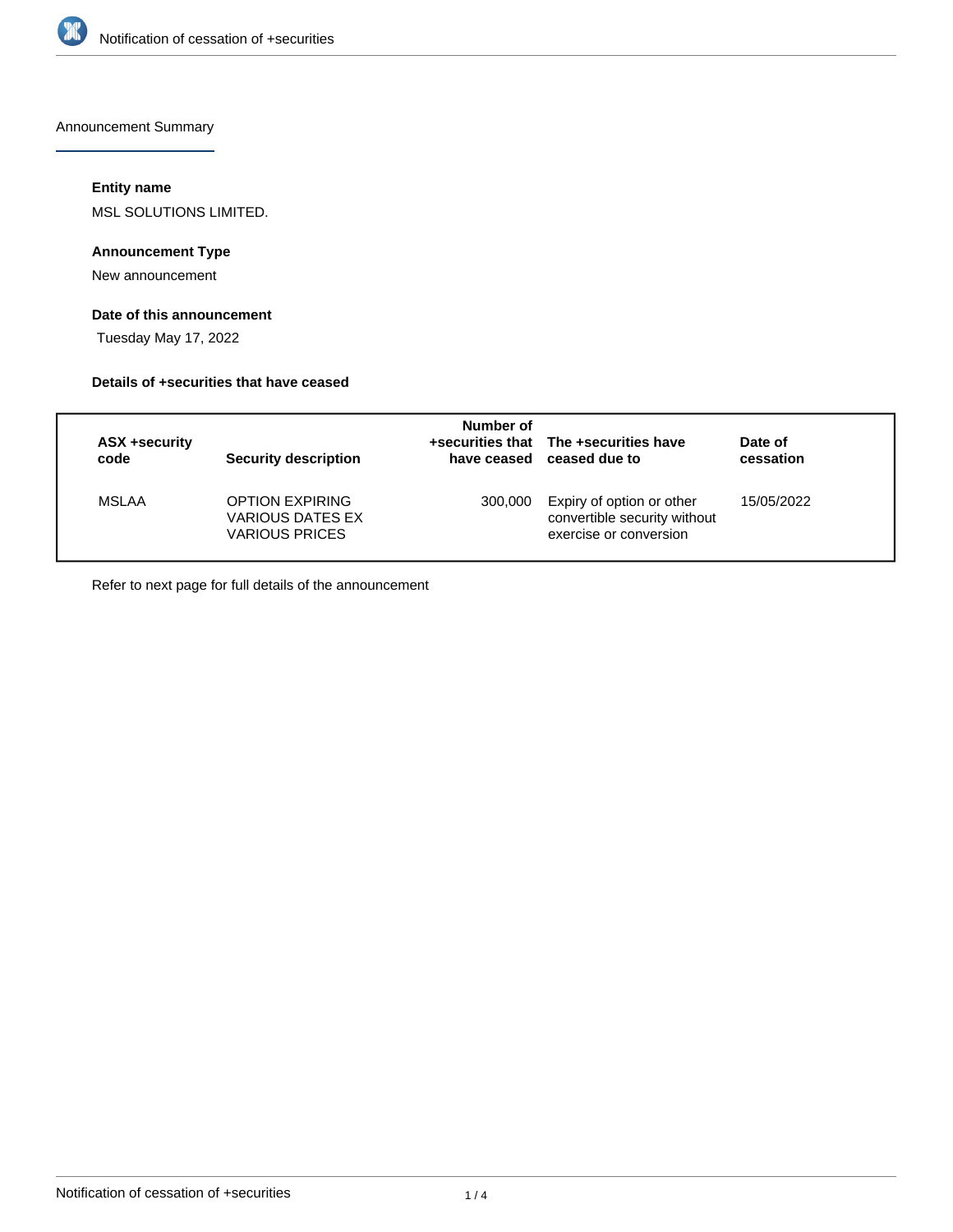

Part 1 - Announcement Details

## **1.1 Name of +Entity**

MSL SOLUTIONS LIMITED.

We (the entity named above) provide the following information about our issued capital.

**1.2 Registered Number Type** ABN

**Registration Number** 96120815778

**1.3 ASX issuer code** MSL

#### **1.4 The announcement is** New announcement

# **1.5 Date of this announcement**

17/5/2022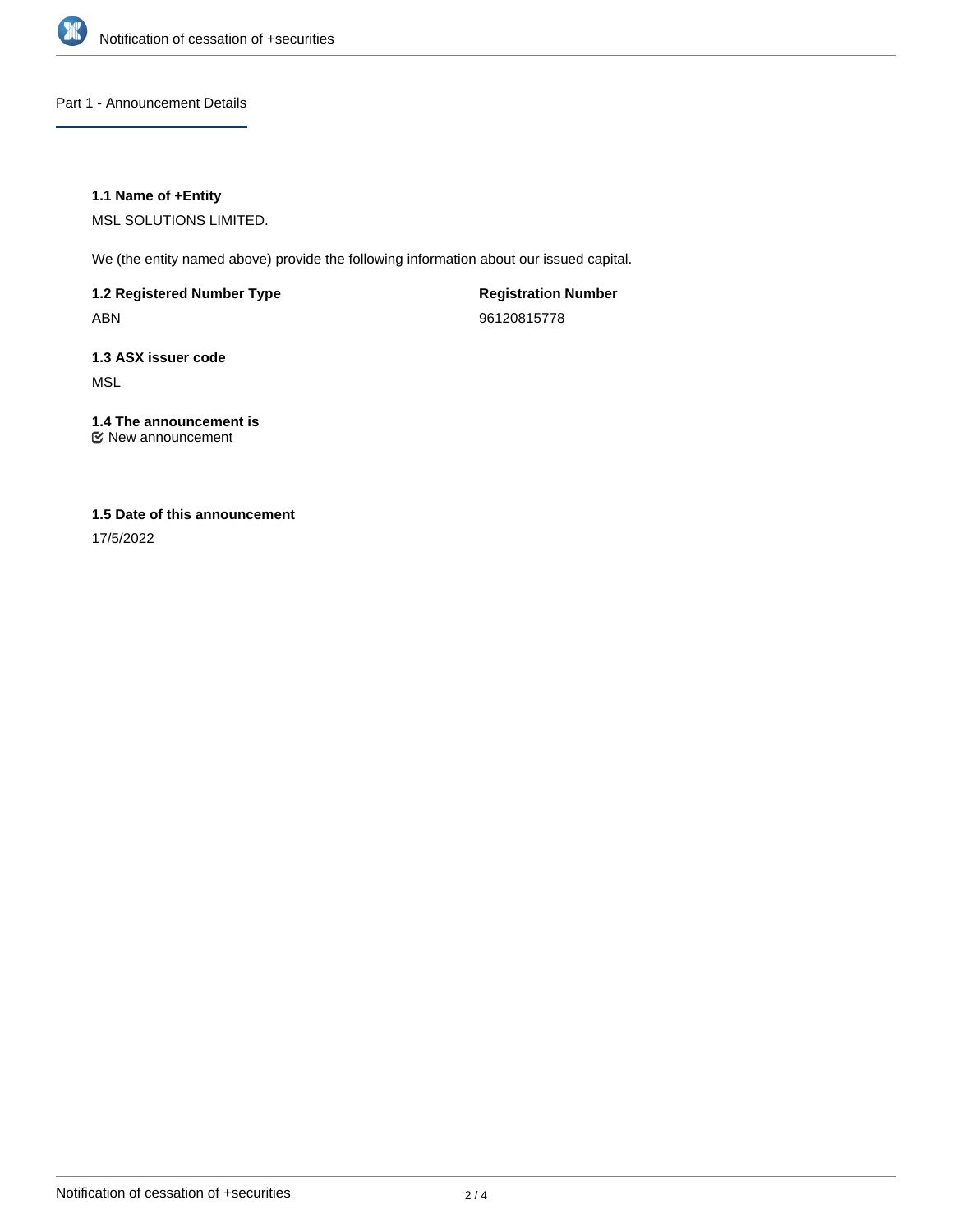

#### Part 2 - Details of +equity securities or +debt securities that have ceased

#### **ASX +Security Code and Description**

MSLAA : OPTION EXPIRING VARIOUS DATES EX VARIOUS PRICES

#### **Unquoted +equity securities that have ceased**

**Number of securities that have ceased**

300,000

# **Reason for cessation** Expiry of option or other convertible security without exercise or conversion

**Date of cessation**

15/5/2022

**Is the entity paying any consideration for the cessation?** No

### **Any other information the entity wishes to notify to ASX about the cessation?**